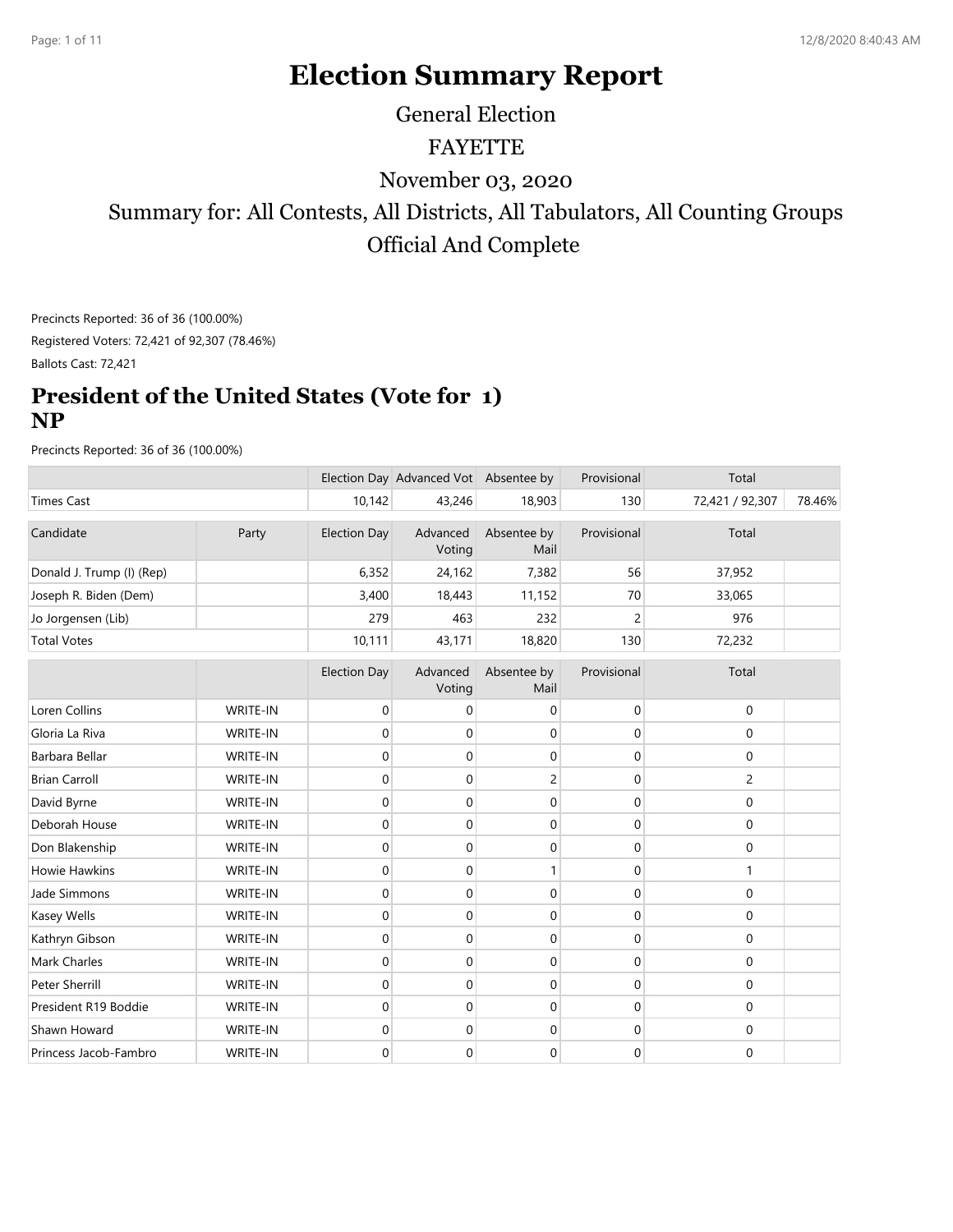#### **US Senate (Perdue) (Vote for 1) NP**

Precincts Reported: 36 of 36 (100.00%)

|                           |                 |                     | Election Day Advanced Vot Absentee by |                     | Provisional | Total           |        |
|---------------------------|-----------------|---------------------|---------------------------------------|---------------------|-------------|-----------------|--------|
| <b>Times Cast</b>         |                 | 10,142              | 43,246                                | 18,903              | 130         | 72,421 / 92,307 | 78.46% |
|                           |                 |                     |                                       |                     |             |                 |        |
| Candidate                 | Party           | Election Day        | Advanced<br>Voting                    | Absentee by<br>Mail | Provisional | Total           |        |
| David A. Perdue (I) (Rep) |                 | 6,331               | 24,412                                | 7,605               | 55          | 38,403          |        |
| Jon Ossoff (Dem)          |                 | 3,344               | 17,783                                | 10,286              | 64          | 31,477          |        |
| Shane Hazel (Lib)         |                 | 386                 | 840                                   | 362                 | 2           | 1,590           |        |
| <b>Total Votes</b>        |                 | 10,083              | 43,074                                | 18,270              | 122         | 71,549          |        |
|                           |                 |                     |                                       |                     |             |                 |        |
|                           |                 | <b>Election Day</b> | Advanced<br>Voting                    | Absentee by<br>Mail | Provisional | Total           |        |
| Kelly Loeffler            | WRITE-IN        | $\Omega$            | 0                                     | 0                   | 0           | $\mathbf 0$     |        |
| <b>Rod Mack</b>           | <b>WRITE-IN</b> | 0                   | 0                                     | 0                   | 0           | $\mathbf 0$     |        |
|                           |                 |                     |                                       |                     |             |                 |        |

# **US Senate (Loeffler) - Special (Vote for 1) NP**

|                                 |          |                     | Election Day Advanced Vot Absentee by |                     | Provisional    | Total           |        |
|---------------------------------|----------|---------------------|---------------------------------------|---------------------|----------------|-----------------|--------|
| <b>Times Cast</b>               |          | 10,142              | 43,246                                | 18,903              | 130            | 72,421 / 92,307 | 78.46% |
| Candidate                       | Party    | <b>Election Day</b> | Advanced<br>Voting                    | Absentee by<br>Mail | Provisional    | Total           |        |
| Al Bartell (Ind)                |          | 56                  | 119                                   | 52                  | $\overline{c}$ | 229             |        |
| Allen Buckley (Ind)             |          | 43                  | 115                                   | 66                  | 3              | 227             |        |
| Doug Collins (Rep)              |          | 2,040               | 9,004                                 | 2,851               | 21             | 13,916          |        |
| John Fortuin (Grn)              |          | 62                  | 87                                    | 79                  | 3              | 231             |        |
| Derrick E. Grayson (Rep)        |          | 99                  | 349                                   | 143                 | 3              | 594             |        |
| Michael Todd Greene (Ind)       |          | 34                  | 87                                    | 32                  | $\mathbf{1}$   | 154             |        |
| Annette Davis Jackson (Rep)     |          | 156                 | 351                                   | 117                 | 0              | 624             |        |
| Deborah Jackson (Dem)           |          | 454                 | 2,177                                 | 1,015               | 12             | 3,658           |        |
| Jamesia James (Dem)             |          | 165                 | 628                                   | 211                 | 6              | 1,010           |        |
| A. Wayne Johnson (Rep)          |          | 89                  | 249                                   | 60                  | $\mathbf{1}$   | 399             |        |
| Tamara Johnson-Shealey<br>(Dem) |          | 162                 | 650                                   | 247                 | 2              | 1,061           |        |
| Matt Lieberman (Dem)            |          | 295                 | 1,159                                 | 475                 | 3              | 1,932           |        |
| Kelly Loeffler (I) (Rep)        |          | 3,665               | 13,719                                | 4,349               | 26             | 21,759          |        |
| Joy Felicia Slade (Dem)         |          | 119                 | 388                                   | 70                  | 2              | 579             |        |
| Brian Slowinski (Lib)           |          | 160                 | 314                                   | 92                  | $\mathbf{1}$   | 567             |        |
| Valencia Stovall (Ind)          |          | 33                  | 122                                   | 48                  | $\mathbf{1}$   | 204             |        |
| Ed Tarver (Dem)                 |          | 22                  | 92                                    | 84                  | 0              | 198             |        |
| Kandiss Taylor (Rep)            |          | 94                  | 265                                   | 69                  | 0              | 428             |        |
| Raphael Warnock (Dem)           |          | 2,073               | 12,515                                | 8,219               | 33             | 22,840          |        |
| Richard Dien Winfield (Dem)     |          | 49                  | 184                                   | 99                  | 0              | 332             |        |
| <b>Total Votes</b>              |          | 9,902               | 42,600                                | 18,393              | 121            | 71,016          |        |
|                                 |          | <b>Election Day</b> | Advanced<br>Voting                    | Absentee by<br>Mail | Provisional    | Total           |        |
| Rod Mack                        | WRITE-IN | 0                   | 0                                     | 0                   | 0              | 0               |        |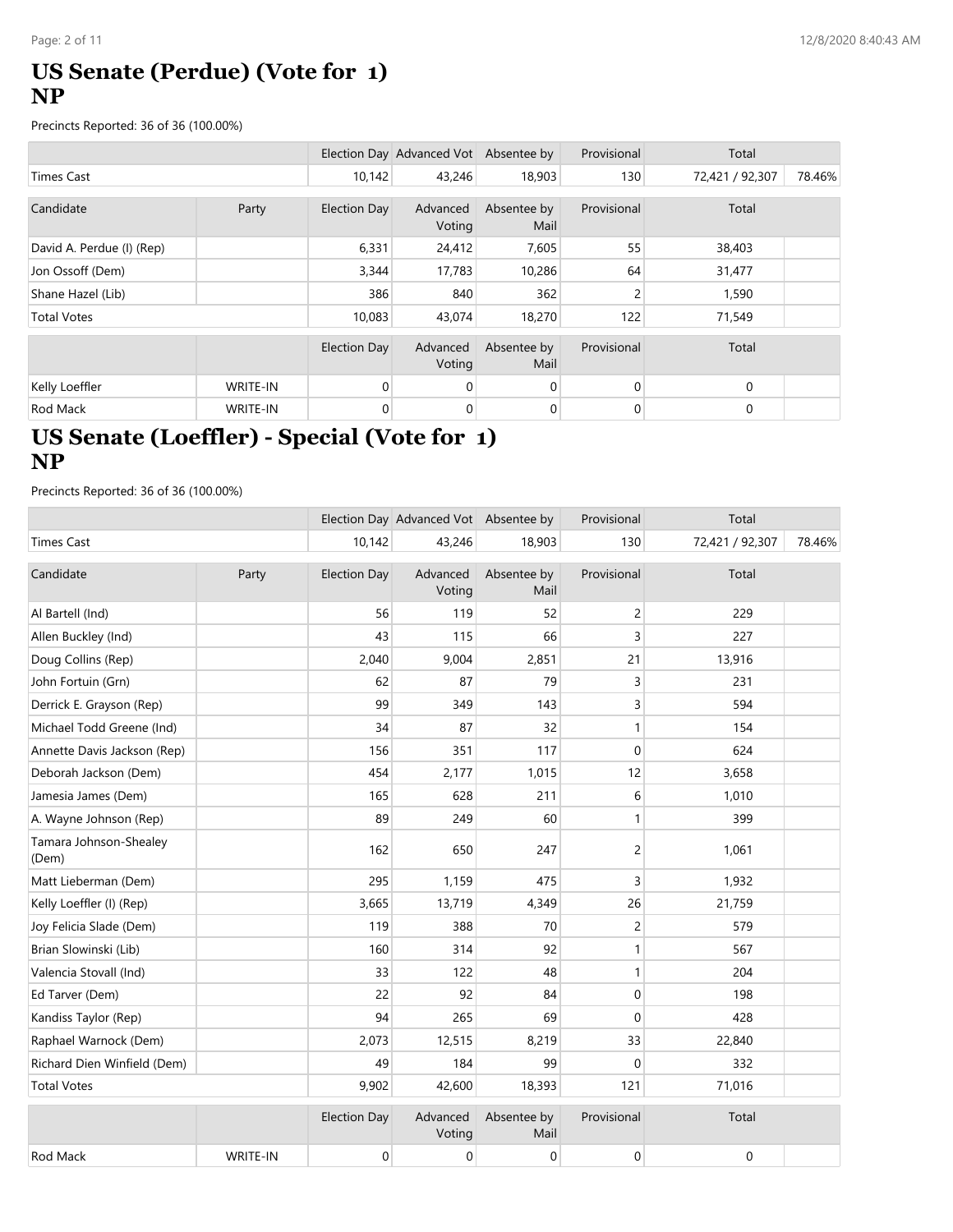# **Public Service Commission District 1 (Vote for 1) NP**

Precincts Reported: 36 of 36 (100.00%)

|                        |       |                     | Election Day Advanced Vot Absentee by |                     | Provisional | Total           |        |
|------------------------|-------|---------------------|---------------------------------------|---------------------|-------------|-----------------|--------|
| <b>Times Cast</b>      |       | 10,142              | 43,245                                | 18,877              | 130         | 72,394 / 92,307 | 78.43% |
|                        |       |                     |                                       |                     |             |                 |        |
| Candidate              | Party | <b>Election Day</b> | Advanced<br>Voting                    | Absentee by<br>Mail | Provisional | Total           |        |
| Jason Shaw (I) (Rep)   |       | 6,270               | 24,351                                | 7,765               | 56          | 38,442          |        |
| Robert G. Bryant (Dem) |       | 2,953               | 16,492                                | 9,876               | 58          | 29,379          |        |
| Elizabeth Melton (Lib) |       | 609                 | 1,467                                 | 613                 | 5           | 2,694           |        |
| <b>Total Votes</b>     |       | 9,847               | 42,329                                | 18,264              | 120         | 70,560          |        |
|                        |       | <b>Election Day</b> | Advanced<br>Voting                    | Absentee by<br>Mail | Provisional | Total           |        |

# **Public Service Commission District 4 (Vote for 1) NP**

Precincts Reported: 36 of 36 (100.00%)

|                                           |  |              | Election Day Advanced Vot Absentee by |                     | Provisional | Total           |        |
|-------------------------------------------|--|--------------|---------------------------------------|---------------------|-------------|-----------------|--------|
| Times Cast                                |  | 10,142       | 43,245                                | 18,877              | 130         | 72,394 / 92,307 | 78.43% |
| Candidate<br>Party                        |  | Election Day | Advanced<br>Voting                    | Absentee by<br>Mail | Provisional | Total           |        |
| Lauren Bubba McDonald, Jr.<br>$(I)$ (Rep) |  | 6.244        | 24,116                                | 7,659               | 58          | 38,077          |        |
| Daniel Blackman (Dem)                     |  | 2.999        | 16,739                                | 9,893               | 57          | 29,688          |        |
| Nathan Wilson (Lib)                       |  | 529          | 1,188                                 | 509                 | 4           | 2,230           |        |
| <b>Total Votes</b>                        |  | 9,784        | 42,056                                | 18,070              | 120         | 70,030          |        |
|                                           |  | Election Day | Advanced<br>Voting                    | Absentee by<br>Mail | Provisional | Total           |        |

#### **US House District 3 (Vote for 1) NP**

|                         |       |              | Election Day Advanced Vot | Absentee by         | Provisional | Total           |        |
|-------------------------|-------|--------------|---------------------------|---------------------|-------------|-----------------|--------|
| Times Cast              |       | 8.451        | 36,500                    | 14,981              | 100         | 60,032 / 76,325 | 78.65% |
| Candidate               | Party | Election Day | Advanced<br>Voting        | Absentee by<br>Mail | Provisional | Total           |        |
| Drew Ferguson (I) (Rep) |       | 5,891        | 22,559                    | 7,005               | 52          | 35,507          |        |
| Val Almonord (Dem)      |       | 2,271        | 13,044                    | 7,409               | 32          | 22,756          |        |
| <b>Total Votes</b>      |       | 8.179        | 35,625                    | 14,427              | 85          | 58,316          |        |
|                         |       | Election Day | Advanced<br>Voting        | Absentee by<br>Mail | Provisional | Total           |        |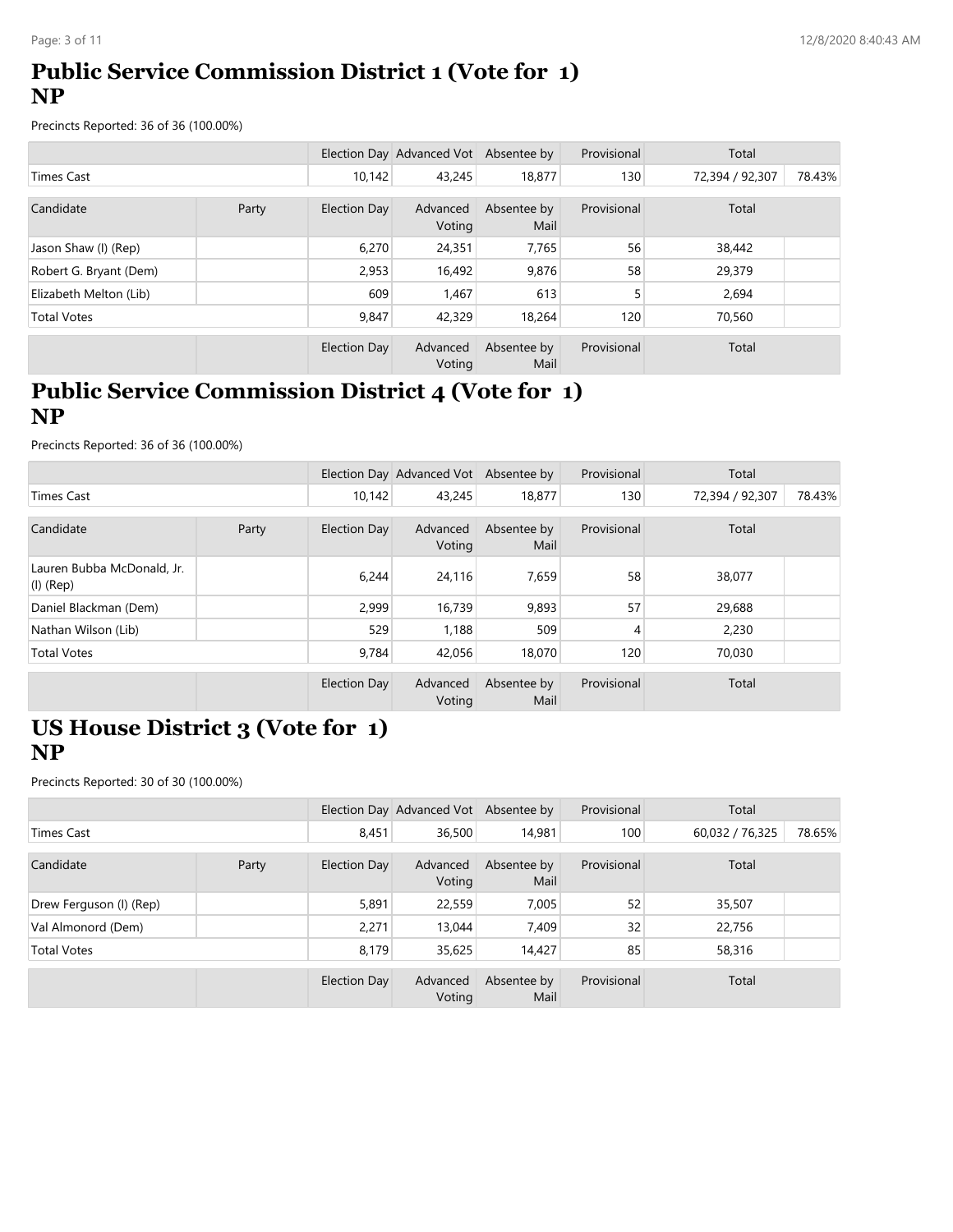# **US House District 13 (Vote for 1) NP**

Precincts Reported: 8 of 8 (100.00%)

|                       |          |                     | Election Day Advanced Vot Absentee by |                     | Provisional     | Total           |        |
|-----------------------|----------|---------------------|---------------------------------------|---------------------|-----------------|-----------------|--------|
| Times Cast            |          |                     | 6,746                                 | 3,922               | 30 <sup>°</sup> | 12,389 / 15,982 | 77.52% |
| Candidate             | Party    | Election Day        | Advanced<br>Voting                    | Absentee by<br>Mail | Provisional     | Total           |        |
| Becky E. Hites (Rep)  |          | 695                 | 2,368                                 | 1,008               | 4               | 4,075           |        |
| David Scott (I) (Dem) |          | 936                 | 4,248                                 | 2,828               | 22              | 8,034           |        |
| <b>Total Votes</b>    |          | 1.634               | 6,623                                 | 3,844               | 26              | 12,127          |        |
|                       |          | <b>Election Day</b> | Advanced<br>Voting                    | Absentee by<br>Mail | Provisional     | Total           |        |
| Martin Cowen          | WRITE-IN | 0                   | 0                                     | 0                   | $\overline{0}$  | 0               |        |

#### **State Senate District 16 (Vote for 1) NP**

Precincts Reported: 24 of 24 (100.00%)

|                        |       |              | Election Day Advanced Vot Absentee by |                     | Provisional | Total           |        |
|------------------------|-------|--------------|---------------------------------------|---------------------|-------------|-----------------|--------|
| <b>Times Cast</b>      |       | 7,254        | 30,315                                | 12,027              | 64          | 49,660 / 62,102 | 79.97% |
| Candidate              | Party | Election Day | Advanced<br>Voting                    | Absentee by<br>Mail | Provisional | Total           |        |
| Marty Harbin (I) (Rep) |       | 5,334        | 20,594                                | 6,211               | 38          | 32,177          |        |
| Cinquez Jester (Dem)   |       | 1,632        | 8,898                                 | 5,250               | 19          | 15,799          |        |
| <b>Total Votes</b>     |       | 6,983        | 29,511                                | 11,477              | 57          | 48,028          |        |
|                        |       | Election Day | Advanced<br>Voting                    | Absentee by<br>Mail | Provisional | Total           |        |

# **State Senate District 34 (Vote for 1) NP**

Precincts Reported: 12 of 12 (100.00%)

|                            |       |              | Election Day Advanced Vot Absentee by |                     | Provisional | Total           |        |
|----------------------------|-------|--------------|---------------------------------------|---------------------|-------------|-----------------|--------|
| Times Cast                 |       | 2,888        | 12,930                                | 6,850               | 66          | 22,734 / 30,205 | 75.27% |
| Candidate                  | Party | Election Day | Advanced<br>Voting                    | Absentee by<br>Mail | Provisional | Total           |        |
| Valencia M. Seay (I) (Dem) |       | 2.076        | 9,720                                 | 5,246               | 45          | 17,087          |        |
| <b>Total Votes</b>         |       | 2,220        | 10,108                                | 5,375               | 46          | 17,749          |        |
|                            |       | Election Day | Advanced<br>Voting                    | Absentee by<br>Mail | Provisional | Total           |        |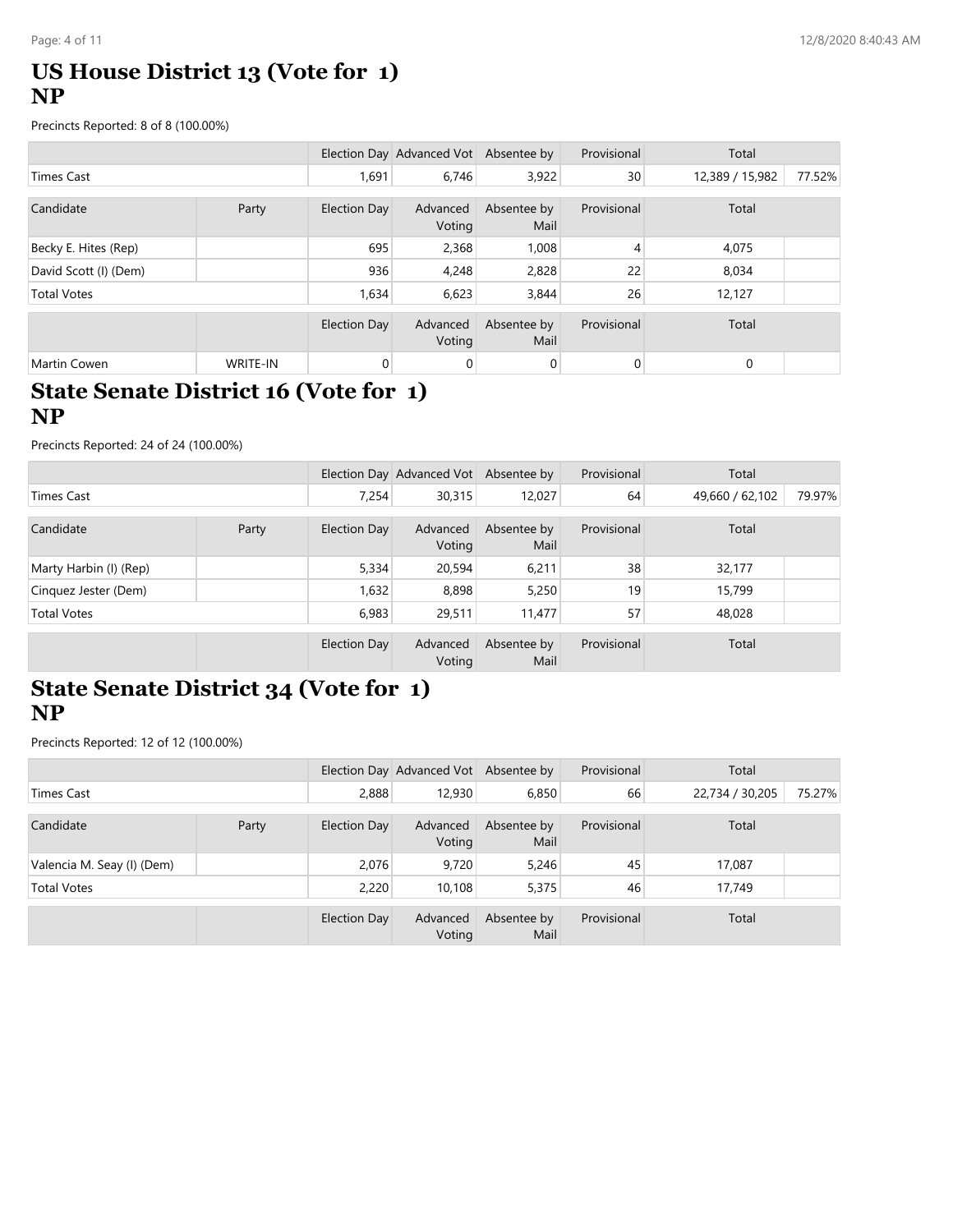#### **State House District 63 (Vote for 1) NP**

Precincts Reported: 10 of 10 (100.00%)

|                          |  |              | Election Day Advanced Vot Absentee by |                     | Provisional | Total           |        |
|--------------------------|--|--------------|---------------------------------------|---------------------|-------------|-----------------|--------|
| Times Cast               |  | 1,993        | 8.619                                 | 4,792               | 52          | 15,456 / 20,547 | 75.22% |
| Candidate<br>Party       |  | Election Day | Advanced<br>Voting                    | Absentee by<br>Mail | Provisional | Total           |        |
| David Callahan (Rep)     |  | 868          | 2,959                                 | 1,333               | 13          | 5,173           |        |
| Debra Bazemore (I) (Dem) |  | 1.044        | 5,481                                 | 3,319               | 30          | 9,874           |        |
| <b>Total Votes</b>       |  | 1,915        | 8,443                                 | 4,658               | 43          | 15,059          |        |
|                          |  | Election Day | Advanced<br>Voting                    | Absentee by<br>Mail | Provisional | Total           |        |

### **State House District 64 (Vote for 1) NP**

Precincts Reported: 8 of 8 (100.00%)

|                              |       |              | Election Day Advanced Vot Absentee by |                     | Provisional     | Total           |        |
|------------------------------|-------|--------------|---------------------------------------|---------------------|-----------------|-----------------|--------|
| Times Cast                   |       | 1,831        | 10,057                                | 4,224               | 27              | 16,139 / 20,781 | 77.66% |
| Candidate                    | Party | Election Day | Advanced<br>Voting                    | Absentee by<br>Mail | Provisional     | Total           |        |
| Derrick L. Jackson (I) (Dem) |       | 1.273        | 6.743                                 | 3,044               | 14 <sub>1</sub> | 11,074          |        |
| <b>Total Votes</b>           |       | 1,378        | 7.151                                 | 3,138               | 15 <sub>1</sub> | 11,682          |        |
|                              |       | Election Day | Advanced<br>Voting                    | Absentee by<br>Mail | Provisional     | Total           |        |

# **State House District 71 (Vote for 1) NP**

|                            |       |              | Election Day Advanced Vot Absentee by |                     | Provisional    | Total         |        |
|----------------------------|-------|--------------|---------------------------------------|---------------------|----------------|---------------|--------|
| <b>Times Cast</b>          |       | 440          | 2,270                                 | 865                 | 2              | 3,577 / 4,528 | 79.00% |
| Candidate                  | Party | Election Day | Advanced<br>Voting                    | Absentee by<br>Mail | Provisional    | Total         |        |
| Philip Singleton (I) (Rep) |       | 260          | 1,286                                 | 345                 | $\overline{0}$ | 1,891         |        |
| Jill Prouty (Dem)          |       | 167          | 931                                   | 481                 | C.             | 1,581         |        |
| <b>Total Votes</b>         |       | 427          | 2,220                                 | 826                 | <sup>1</sup>   | 3,475         |        |
|                            |       | Election Day | Advanced<br>Voting                    | Absentee by<br>Mail | Provisional    | Total         |        |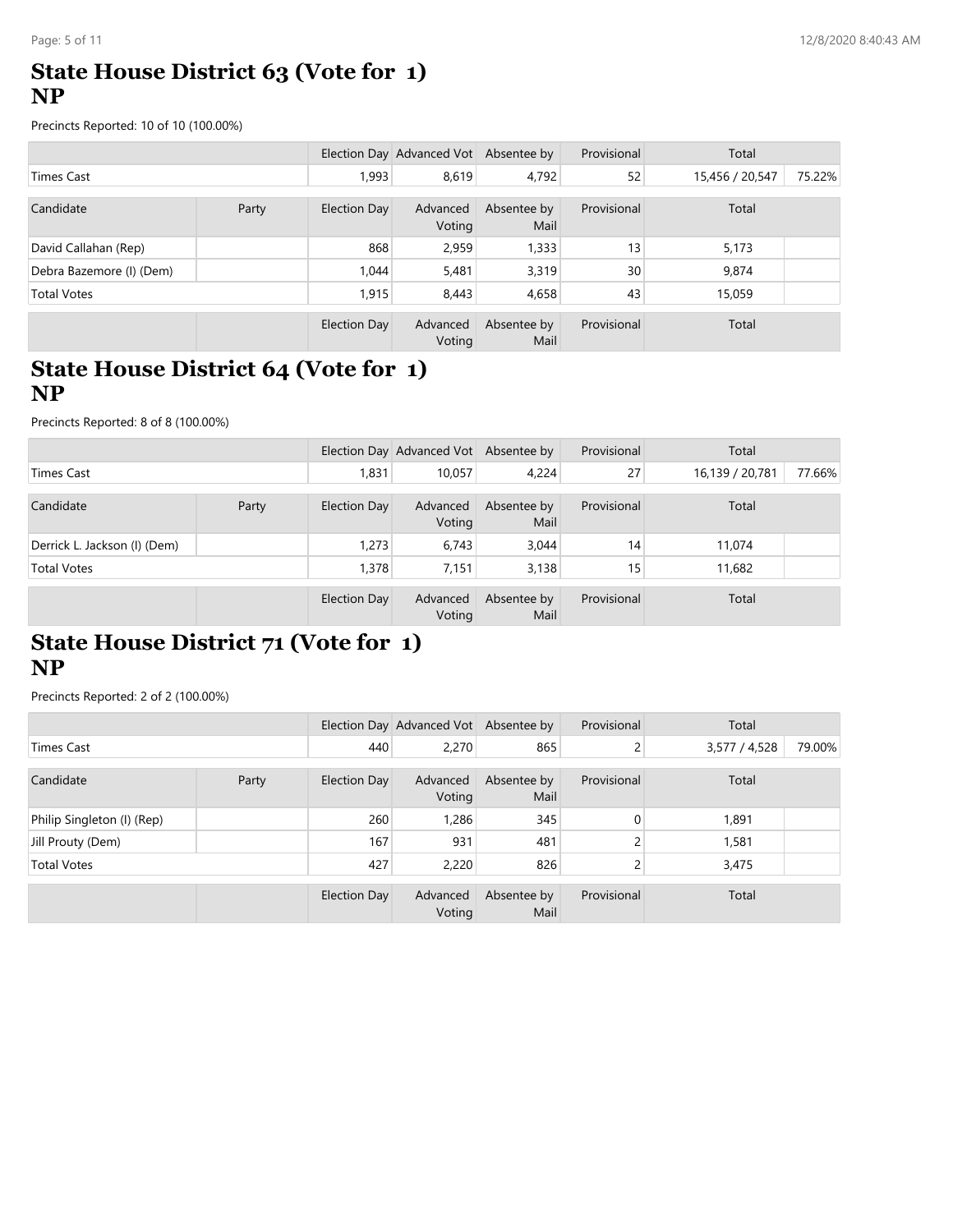#### **State House District 72 (Vote for 1) NP**

Precincts Reported: 17 of 17 (100.00%)

|                       |       |              | Election Day Advanced Vot Absentee by |                     | Provisional | Total           |        |
|-----------------------|-------|--------------|---------------------------------------|---------------------|-------------|-----------------|--------|
| <b>Times Cast</b>     |       | 4,636        | 18,190                                | 6,924               | 40          | 29,790 / 37,083 | 80.33% |
| Candidate             | Party | Election Day | Advanced<br>Voting                    | Absentee by<br>Mail | Provisional | Total           |        |
| Josh Bonner (I) (Rep) |       | 3,576        | 13,228                                | 3,689               | 21          | 20,514          |        |
| Fred Rovner (Dem)     |       | 904          | 4,546                                 | 2,875               | 17          | 8,342           |        |
| <b>Total Votes</b>    |       | 4,490        | 17,774                                | 6,568               | 38          | 28,870          |        |
|                       |       | Election Day | Advanced<br>Voting                    | Absentee by<br>Mail | Provisional | Total           |        |

#### **State House District 73 (Vote for 1) NP**

Precincts Reported: 4 of 4 (100.00%)

|                         |       |              | Election Day Advanced Vot Absentee by |                     | Provisional | Total         |        |
|-------------------------|-------|--------------|---------------------------------------|---------------------|-------------|---------------|--------|
| Times Cast              |       | 1.242        | 4,109                                 | 2,072               | 9           | 7,432 / 9,368 | 79.33% |
| Candidate               | Party | Election Day | Advanced<br>Voting                    | Absentee by<br>Mail | Provisional | Total         |        |
| Karen Mathiak (I) (Rep) |       | 893          | 2,654                                 | 1,087               | 5           | 4,639         |        |
| William Harris (Dem)    |       | 306          | 1,369                                 | 928                 |             | 2,605         |        |
| <b>Total Votes</b>      |       | 1.204        | 4.024                                 | 2,019               |             | 7,254         |        |
|                         |       | Election Day | Advanced<br>Voting                    | Absentee by<br>Mail | Provisional | Total         |        |

### **Probate Judge (Vote for 1) NP**

Precincts Reported: 36 of 36 (100.00%)

|                          |  |              | Election Day Advanced Vot Absentee by |                     | Provisional | Total           |        |
|--------------------------|--|--------------|---------------------------------------|---------------------|-------------|-----------------|--------|
| Times Cast               |  | 10,142       | 43,245                                | 18,877              | 130         | 72,394 / 92,307 | 78.43% |
| Candidate<br>Party       |  | Election Day | Advanced<br>Voting                    | Absentee by<br>Mail | Provisional | Total           |        |
| Ann S. Jackson (I) (Rep) |  | 8,464        | 33,422                                | 12,124              | 79          | 54,089          |        |
| <b>Total Votes</b>       |  | 8,694        | 34,605                                | 12,599              | 83          | 55,981          |        |
|                          |  | Election Day | Advanced<br>Voting                    | Absentee by<br>Mail | Provisional | Total           |        |

#### **Clerk of Superior Court (Vote for 1) NP**

|                           |  |              | Election Day Advanced Vot Absentee by |                     | Provisional | Total           |        |
|---------------------------|--|--------------|---------------------------------------|---------------------|-------------|-----------------|--------|
| Times Cast                |  | 10,142       | 43,245                                | 18,877              | 130         | 72,394 / 92,307 | 78.43% |
| Candidate<br>Party        |  | Election Day | Advanced<br>Voting                    | Absentee by<br>Mail | Provisional | Total           |        |
| Sheila Studdard (I) (Rep) |  | 8.474        | 33,517                                | 12,096              | 84          | 54,171          |        |
| <b>Total Votes</b>        |  | 8,691        | 34,560                                | 12,521              | 87          | 55,859          |        |
|                           |  | Election Day | Advanced<br>Voting                    | Absentee by<br>Mail | Provisional | Total           |        |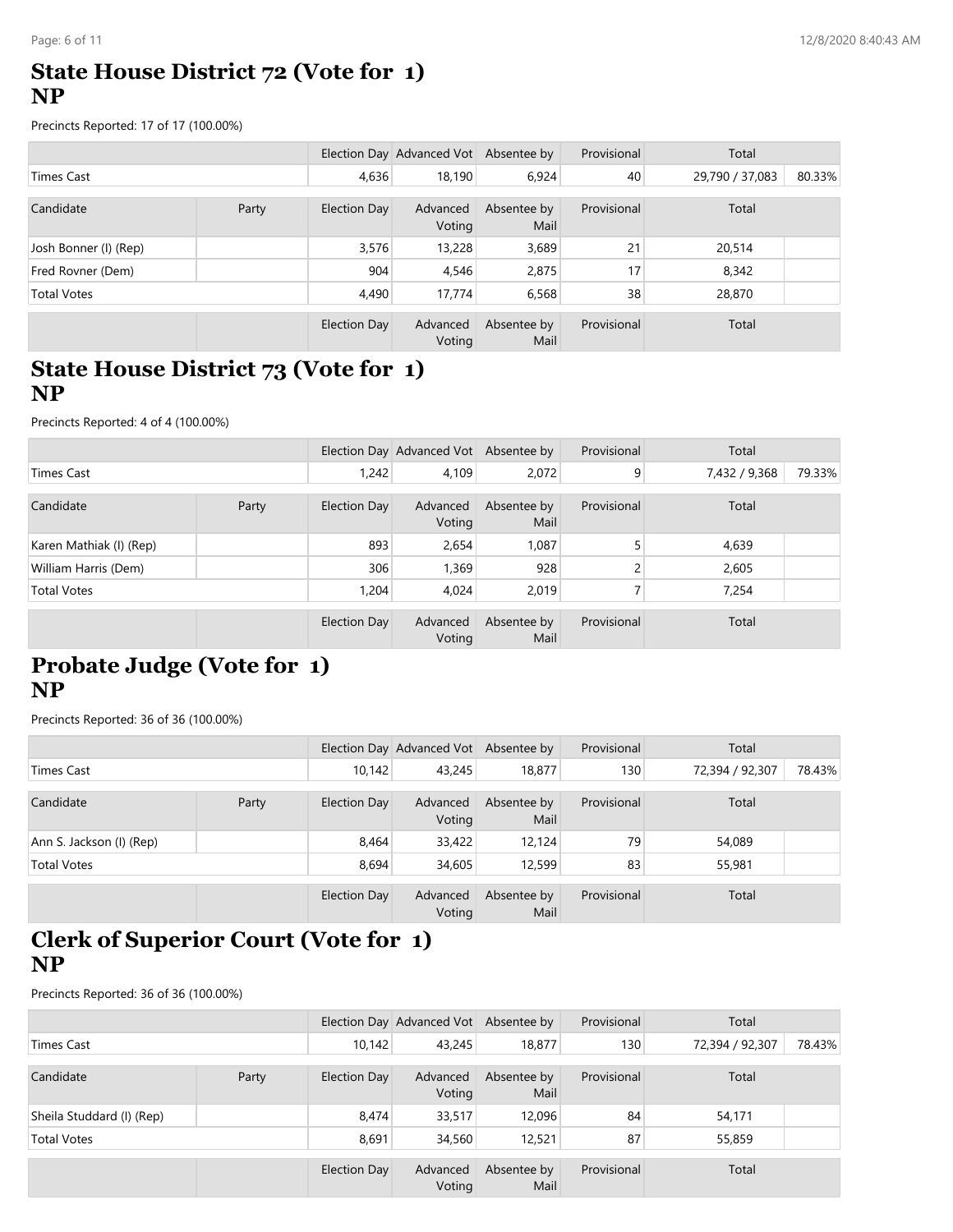#### **Sheriff (Vote for 1) NP**

Precincts Reported: 36 of 36 (100.00%)

|                         |       |              | Election Day Advanced Vot Absentee by |                     | Provisional | Total           |        |
|-------------------------|-------|--------------|---------------------------------------|---------------------|-------------|-----------------|--------|
| <b>Times Cast</b>       |       | 10,142       | 43,245                                | 18,877              | 130         | 72,394 / 92,307 | 78.43% |
| Candidate               | Party | Election Day | Advanced<br>Voting                    | Absentee by<br>Mail | Provisional | Total           |        |
| Barry H. Babb (I) (Rep) |       | 6,938        | 26,730                                | 9,238               | 62          | 42,968          |        |
| Chris Pigors (Dem)      |       | 2,909        | 15,558                                | 8,850               | 52          | 27,369          |        |
| <b>Total Votes</b>      |       | 9,872        | 42,312                                | 18,104              | 114         | 70,402          |        |
|                         |       | Election Day | Advanced<br>Voting                    | Absentee by<br>Mail | Provisional | Total           |        |

### **Tax Commissioner (Vote for 1) NP**

Precincts Reported: 36 of 36 (100.00%)

|                        |       |              | Election Day Advanced Vot Absentee by |                     | Provisional | Total           |        |
|------------------------|-------|--------------|---------------------------------------|---------------------|-------------|-----------------|--------|
| Times Cast             |       | 10.142       | 43,245                                | 18,877              | 130         | 72,394 / 92,307 | 78.43% |
| Candidate              | Party | Election Day | Advanced<br>Voting                    | Absentee by<br>Mail | Provisional | Total           |        |
| Kristie King (I) (Rep) |       | 8,568        | 33,918                                | 12,428              | 87          | 55,001          |        |
| <b>Total Votes</b>     |       | 8.763        | 34,874                                | 12,846              | 90          | 56,573          |        |
|                        |       | Election Day | Advanced<br>Voting                    | Absentee by<br>Mail | Provisional | Total           |        |

#### **Coroner (Vote for 1) NP**

Precincts Reported: 36 of 36 (100.00%)

|                             |       |              | Election Day Advanced Vot Absentee by |                     | Provisional | Total           |        |
|-----------------------------|-------|--------------|---------------------------------------|---------------------|-------------|-----------------|--------|
| Times Cast                  |       | 10,142       | 43,245                                | 18,877              | 130         | 72,394 / 92,307 | 78.43% |
| Candidate                   | Party | Election Day | Advanced<br>Voting                    | Absentee by<br>Mail | Provisional | Total           |        |
| W. Bee Huddleston (I) (Rep) |       | 8,508        | 33,751                                | 12,225              | 83          | 54,567          |        |
| <b>Total Votes</b>          |       | 8,671        | 34,535                                | 12,605              | 87          | 55,898          |        |
|                             |       | Election Day | Advanced<br>Voting                    | Absentee by<br>Mail | Provisional | Total           |        |

#### **Solicitor General (Vote for 1) NP**

|                            |       |              | Election Day Advanced Vot Absentee by |                     | Provisional | Total           |        |
|----------------------------|-------|--------------|---------------------------------------|---------------------|-------------|-----------------|--------|
| Times Cast                 |       | 10.142       | 43,245                                | 18,877              | 130         | 72,394 / 92,307 | 78.43% |
| Candidate                  | Party | Election Day | Advanced<br>Voting                    | Absentee by<br>Mail | Provisional | Total           |        |
| James K. Inagawa (I) (Rep) |       | 8,431        | 33,294                                | 11,997              | 79          | 53,801          |        |
| <b>Total Votes</b>         |       | 8.609        | 34,143                                | 12,418              | 83          | 55,253          |        |
|                            |       | Election Day | Advanced<br>Voting                    | Absentee by<br>Mail | Provisional | Total           |        |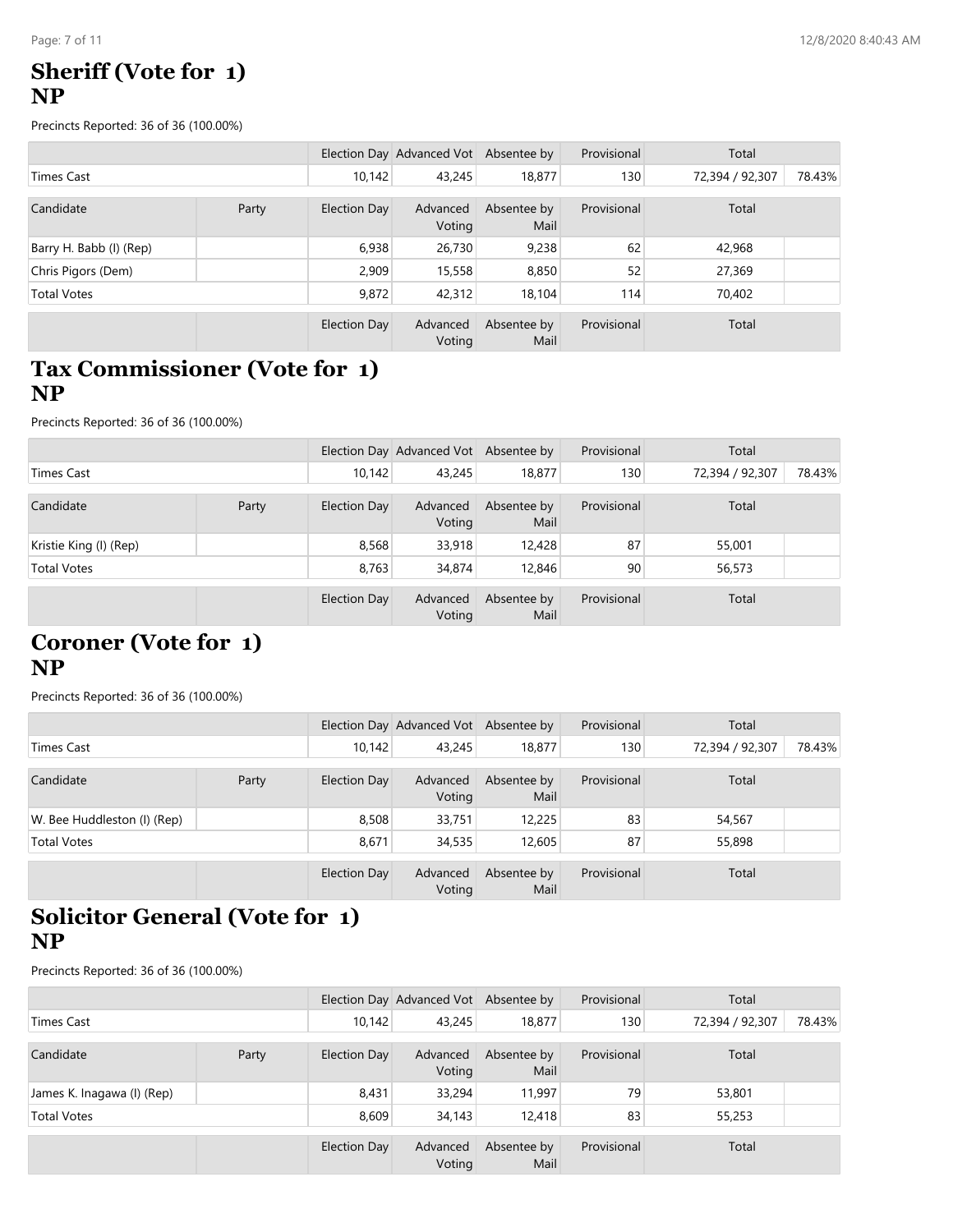#### **County Commission District 1 (Vote for 1) NP**

Precincts Reported: 10 of 10 (100.00%)

|                           |       |              | Election Day Advanced Vot Absentee by |                     | Provisional | Total           |        |
|---------------------------|-------|--------------|---------------------------------------|---------------------|-------------|-----------------|--------|
| Times Cast                |       | 2.051        | 11,159                                | 4,453               | 25          | 17,688 / 22,394 | 78.99% |
| Candidate                 | Party | Election Day | Advanced<br>Voting                    | Absentee by<br>Mail | Provisional | Total           |        |
| Eric K. Maxwell (I) (Rep) |       | 1,368        | 6,802                                 | 1,984               | 19          | 10,173          |        |
| Vickie Butler (Dem)       |       | 608          | 4.008                                 | 2,222               | 5           | 6,843           |        |
| <b>Total Votes</b>        |       | 1,980        | 10,818                                | 4,213               | 24          | 17,035          |        |
|                           |       | Election Day | Advanced<br>Voting                    | Absentee by<br>Mail | Provisional | Total           |        |

# **County Commission District 2 (Vote for 1) NP**

Precincts Reported: 12 of 12 (100.00%)

|                    |       |              | Election Day Advanced Vot Absentee by |                     | Provisional | Total           |        |
|--------------------|-------|--------------|---------------------------------------|---------------------|-------------|-----------------|--------|
| Times Cast         |       | 3.446        | 11,234                                | 5,085               | 19          | 19,784 / 24,756 | 79.92% |
| Candidate          | Party | Election Day | Advanced<br>Voting                    | Absentee by<br>Mail | Provisional | Total           |        |
| Lee Hearn (Rep)    |       | 2,995        | 9,130                                 | 3,477               | 11          | 15,613          |        |
| <b>Total Votes</b> |       | 3,028        | 9,311                                 | 3,569               | 11          | 15,919          |        |
|                    |       | Election Day | Advanced<br>Voting                    | Absentee by<br>Mail | Provisional | Total           |        |

# **County Commission District 5 (At Large) (Vote for 1) NP**

|                           |       |              | Election Day Advanced Vot Absentee by |                     | Provisional | Total           |        |
|---------------------------|-------|--------------|---------------------------------------|---------------------|-------------|-----------------|--------|
| <b>Times Cast</b>         |       | 10,142       | 43,245                                | 18,877              | 130         | 72,394 / 92,307 | 78.43% |
| Candidate                 | Party | Election Day | Advanced<br>Voting                    | Absentee by<br>Mail | Provisional | Total           |        |
| Charles W. Oddo (I) (Rep) |       | 6,645        | 25,072                                | 8,221               | 61          | 39,999          |        |
| William Lightle (Dem)     |       | 3.074        | 16,824                                | 9,672               | 49          | 29,619          |        |
| <b>Total Votes</b>        |       | 9,738        | 41,924                                | 17,919              | 111         | 69,692          |        |
|                           |       | Election Day | Advanced<br>Voting                    | Absentee by<br>Mail | Provisional | Total           |        |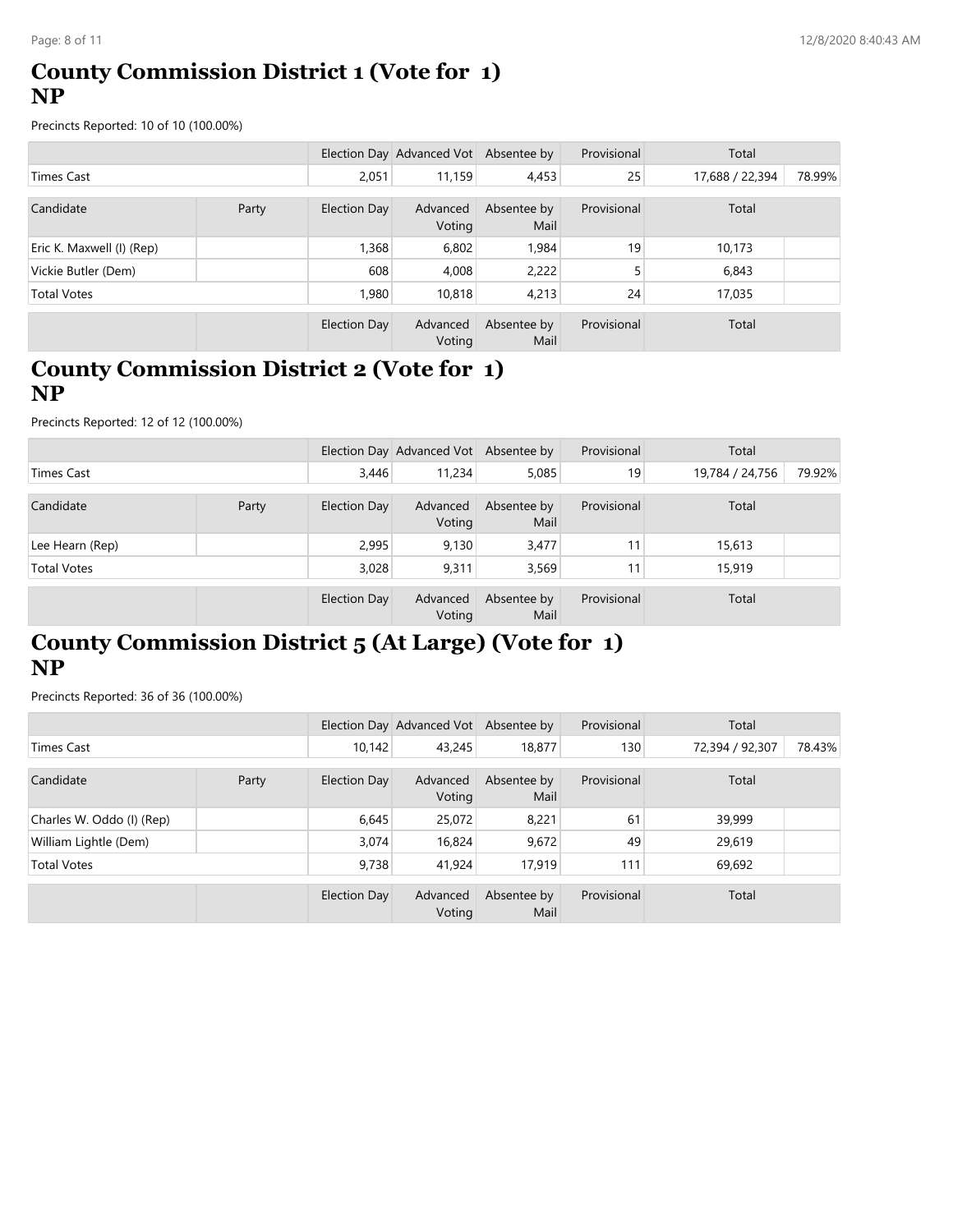#### **Board of Education District 1 (Vote for 1) NP**

Precincts Reported: 10 of 10 (100.00%)

|                     |       |              | Election Day Advanced Vot Absentee by |                     | Provisional | Total           |        |
|---------------------|-------|--------------|---------------------------------------|---------------------|-------------|-----------------|--------|
| Times Cast          |       | 2.051        | 11,159                                | 4,453               | 25          | 17,688 / 22,394 | 78.99% |
| Candidate           | Party | Election Day | Advanced<br>Voting                    | Absentee by<br>Mail | Provisional | Total           |        |
| Randy Hough (Rep)   |       | 1,360        | 6,757                                 | 1,890               | 18          | 10,025          |        |
| Candice Aaron (Dem) |       | 617          | 4.084                                 | 2,311               | 6           | 7,018           |        |
| <b>Total Votes</b>  |       | 1,982        | 10,849                                | 4,208               | 24          | 17,063          |        |
|                     |       | Election Day | Advanced<br>Voting                    | Absentee by<br>Mail | Provisional | Total           |        |

# **Board of Education District 3 (Vote for 1) NP**

Precincts Reported: 11 of 11 (100.00%)

|                              |       |              | Election Day Advanced Vot Absentee by |                     | Provisional | Total           |        |
|------------------------------|-------|--------------|---------------------------------------|---------------------|-------------|-----------------|--------|
| <b>Times Cast</b>            |       | 2.607        | 11.429                                | 4,236               | 24          | 18,296 / 22,959 | 79.69% |
| Candidate                    | Party | Election Day | Advanced<br>Voting                    | Absentee by<br>Mail | Provisional | Total           |        |
| Scott A. Hollowell (I) (Rep) |       | 2,216        | 9,487                                 | 2,860               | 12          | 14,575          |        |
| <b>Total Votes</b>           |       | 2,268        | 9,647                                 | 2,937               | 13          | 14,865          |        |
|                              |       | Election Day | Advanced<br>Voting                    | Absentee by<br>Mail | Provisional | Total           |        |

# **Board of Education District 5 (At Large) (Vote for 1) NP**

Precincts Reported: 36 of 36 (100.00%)

|                          |  |              | Election Day Advanced Vot Absentee by |                     | Provisional | Total           |        |
|--------------------------|--|--------------|---------------------------------------|---------------------|-------------|-----------------|--------|
| Times Cast               |  | 10,142       | 43,245                                | 18,877              | 130         | 72,394 / 92,307 | 78.43% |
| Candidate<br>Party       |  | Election Day | Advanced<br>Voting                    | Absentee by<br>Mail | Provisional | Total           |        |
| Brian Anderson (I) (Rep) |  | 8,457        | 33,330                                | 11,891              | 82          | 53,760          |        |
| <b>Total Votes</b>       |  | 8,642        | 34,252                                | 12,398              | 85          | 55,377          |        |
|                          |  | Election Day | Advanced<br>Voting                    | Absentee by<br>Mail | Provisional | Total           |        |

#### **Brooks Council Member Post 1 - Special (Vote for 1) NP**

|                    |  |              | Election Day Advanced Vot Absentee by |                     | Provisional | Total     |        |
|--------------------|--|--------------|---------------------------------------|---------------------|-------------|-----------|--------|
| <b>Times Cast</b>  |  | 125          | 189                                   | 82                  | 2           | 398 / 476 | 83.61% |
| Candidate<br>Party |  | Election Day | Advanced<br>Voting                    | Absentee by<br>Mail | Provisional | Total     |        |
| Donald Britt       |  | 42           | 54                                    | 37                  |             | 134       |        |
| Kay Brumbelow      |  | 77           | 127                                   | 37                  |             | 242       |        |
| <b>Total Votes</b> |  | 119          | 181                                   | 77                  | 2           | 379       |        |
|                    |  | Election Day | Advanced<br>Voting                    | Absentee by<br>Mail | Provisional | Total     |        |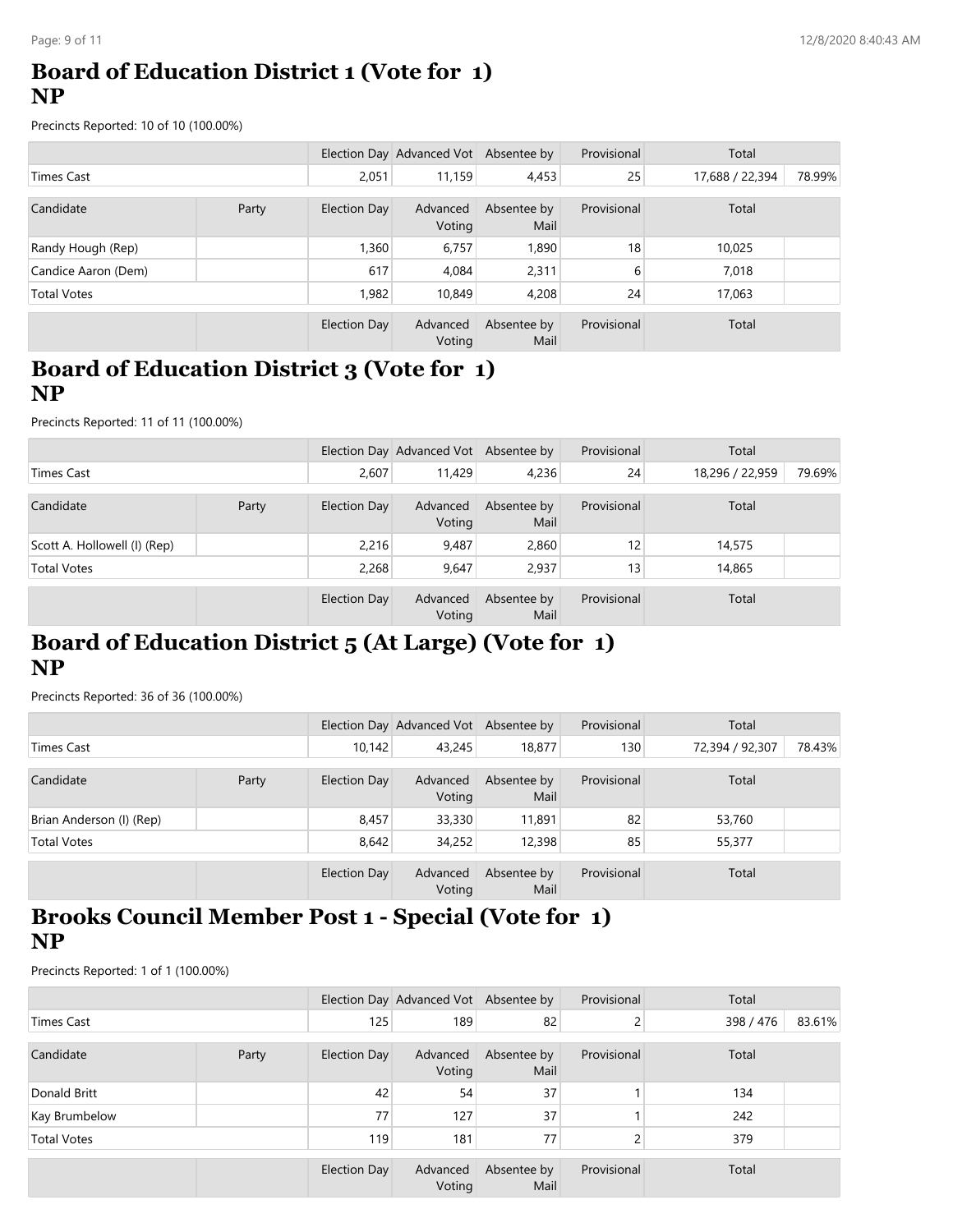#### **Constitutional Amendment #1 (Vote for 1) NP**

Precincts Reported: 36 of 36 (100.00%)

|                    |  |              | Election Day Advanced Vot Absentee by |                     | Provisional | Total           |        |
|--------------------|--|--------------|---------------------------------------|---------------------|-------------|-----------------|--------|
| <b>Times Cast</b>  |  | 10,142       | 43,245                                | 18,877              | 130         | 72,394 / 92,307 | 78.43% |
| Candidate<br>Party |  | Election Day | Advanced                              | Absentee by         | Provisional | Total           |        |
|                    |  |              | Voting                                | Mail                |             |                 |        |
| <b>YES</b>         |  | 7,797        | 33,624                                | 15,116              | 80          | 56,617          |        |
| NO.                |  | 1,793        | 7,520                                 | 2,460               | 29          | 11,802          |        |
| <b>Total Votes</b> |  | 9,590        | 41,144                                | 17,576              | 109         | 68,419          |        |
|                    |  | Election Day | Advanced<br>Voting                    | Absentee by<br>Mail | Provisional | Total           |        |

# **Constitutional Amendment #2 (Vote for 1) NP**

Precincts Reported: 36 of 36 (100.00%)

|                    |       |              | Election Day Advanced Vot Absentee by |                     | Provisional | Total           |        |
|--------------------|-------|--------------|---------------------------------------|---------------------|-------------|-----------------|--------|
| Times Cast         |       | 10,142       | 43,245                                | 18,877              | 130         | 72,394 / 92,307 | 78.43% |
|                    |       |              |                                       |                     |             |                 |        |
| Candidate          | Party | Election Day | Advanced<br>Voting                    | Absentee by<br>Mail | Provisional | Total           |        |
| <b>YES</b>         |       | 7,061        | 30,030                                | 12,976              | 79          | 50,146          |        |
| NO.                |       | 2,441        | 10,757                                | 4,415               | 27          | 17,640          |        |
| <b>Total Votes</b> |       | 9,502        | 40,787                                | 17,391              | 106         | 67,786          |        |
|                    |       |              |                                       |                     |             |                 |        |
|                    |       | Election Day | Advanced                              | Absentee by         | Provisional | Total           |        |
|                    |       |              | Voting                                | Mail                |             |                 |        |

# **Statewide Referendum A (Vote for 1) NP**

|                    |  |              | Election Day Advanced Vot Absentee by |                     | Provisional | Total           |        |
|--------------------|--|--------------|---------------------------------------|---------------------|-------------|-----------------|--------|
| <b>Times Cast</b>  |  | 10,142       | 43,245                                | 18,877              | 130         | 72,394 / 92,307 | 78.43% |
| Candidate<br>Party |  | Election Day | Advanced<br>Voting                    | Absentee by<br>Mail | Provisional | Total           |        |
| <b>YES</b>         |  | 6,921        | 29,321                                | 12,187              | 75          | 48,504          |        |
| NO.                |  | 2,629        | 11,682                                | 5,326               | 33          | 19,670          |        |
| <b>Total Votes</b> |  | 9,550        | 41,003                                | 17,513              | 108         | 68,174          |        |
|                    |  | Election Day | Advanced<br>Voting                    | Absentee by<br>Mail | Provisional | Total           |        |